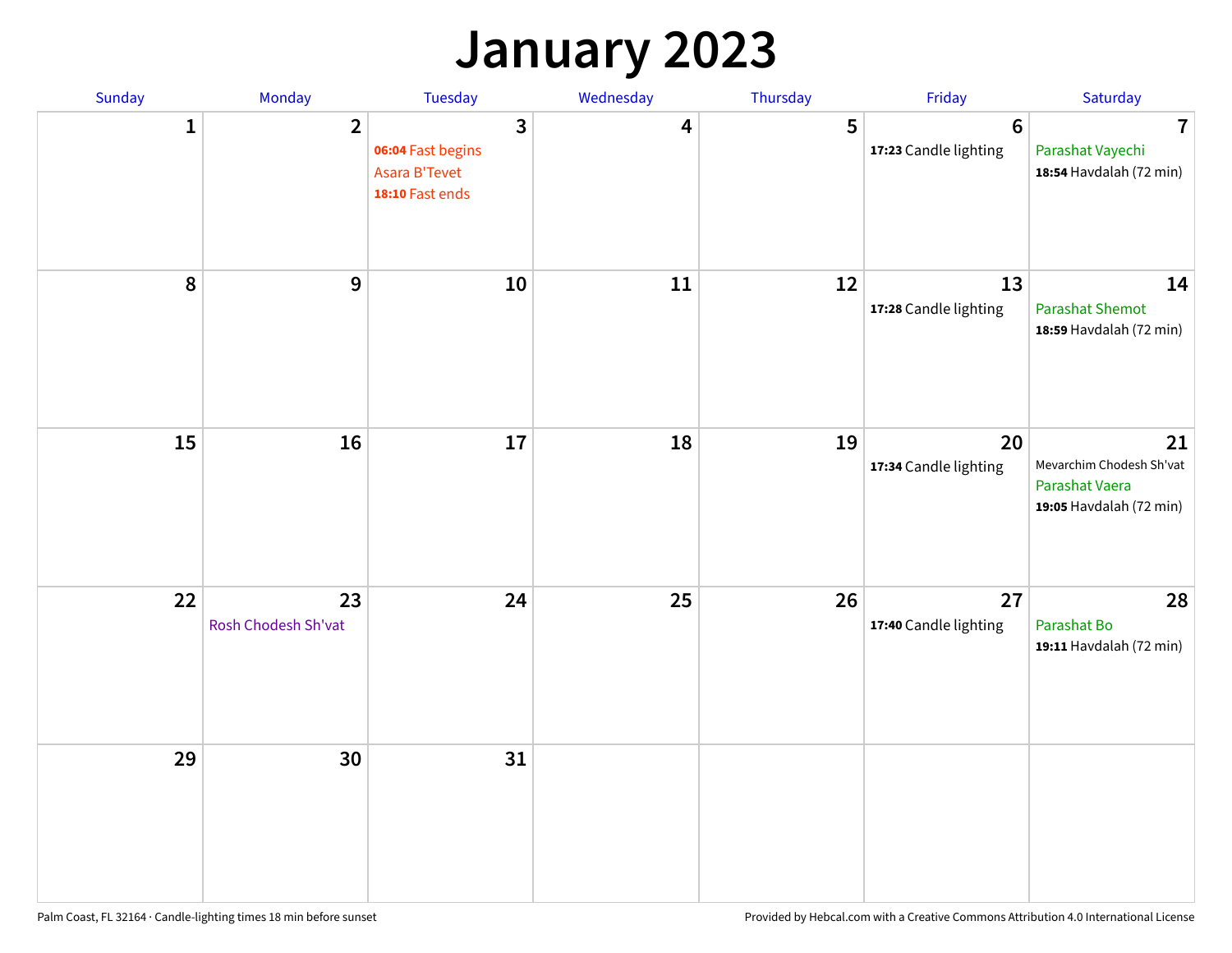# **February 2023**

| Sunday | Monday                        | <b>Tuesday</b>          | Wednesday               | Thursday       | Friday                                           | Saturday                                                                                                 |
|--------|-------------------------------|-------------------------|-------------------------|----------------|--------------------------------------------------|----------------------------------------------------------------------------------------------------------|
|        |                               |                         | 1                       | $\overline{2}$ | $\overline{\mathbf{3}}$<br>17:46 Candle lighting | $\overline{\mathbf{4}}$<br><b>Shabbat Shirah</b><br>Parashat Beshalach<br>19:17 Havdalah (72 min)        |
| 5      | $6\phantom{1}6$<br>Tu BiShvat | $\overline{7}$          | 8                       | 9              | 10<br>17:52 Candle lighting                      | $11\,$<br>Parashat Yitro<br>19:23 Havdalah (72 min)                                                      |
| 12     | 13                            | 14                      | 15                      | 16             | 17<br>17:57 Candle lighting                      | 18<br><b>Shabbat Shekalim</b><br>Mevarchim Chodesh Adar<br>Parashat Mishpatim<br>19:28 Havdalah (72 min) |
| 19     | 20                            | 21<br>Rosh Chodesh Adar | 22<br>Rosh Chodesh Adar | 23             | 24<br>18:02 Candle lighting                      | 25<br>Parashat Terumah<br>19:33 Havdalah (72 min)                                                        |
| 26     | 27                            | 28                      |                         |                |                                                  |                                                                                                          |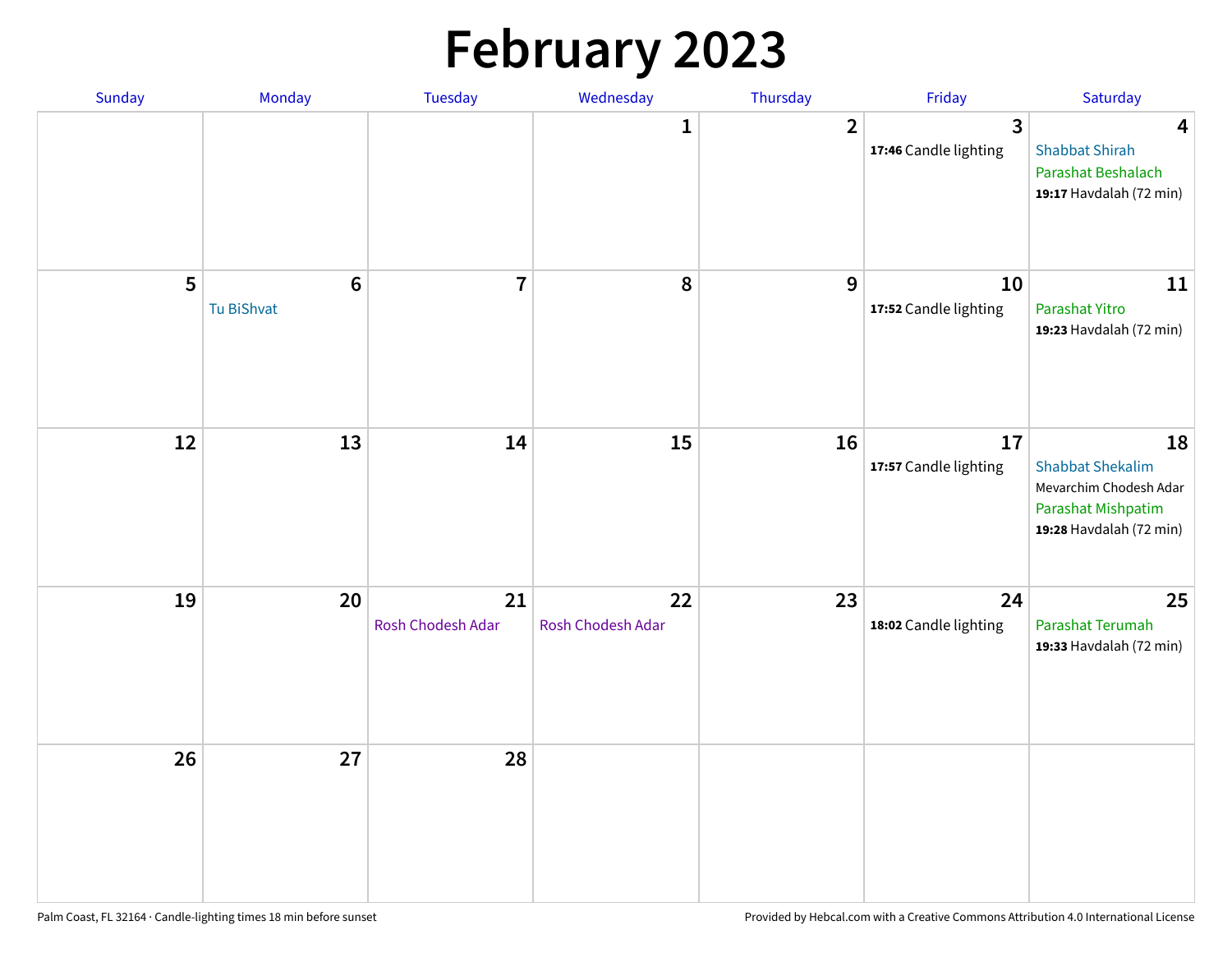## **March 2023**

| Sunday | Monday                                                                                                | Tuesday                 | Wednesday                 | Thursday                 | Friday                      | Saturday                                                                                                          |
|--------|-------------------------------------------------------------------------------------------------------|-------------------------|---------------------------|--------------------------|-----------------------------|-------------------------------------------------------------------------------------------------------------------|
|        |                                                                                                       |                         | 1                         | $\overline{2}$           | 3<br>18:07 Candle lighting  | $\overline{\mathbf{4}}$<br><b>Shabbat Zachor</b><br>Parashat Tetzaveh<br>19:38 Havdalah (72 min)                  |
| 5      | $6\phantom{1}6$<br>05:35 Fast begins<br><b>Ta'anit Esther</b><br>18:56 Fast ends<br><b>Erev Purim</b> | $\overline{7}$<br>Purim | 8<br><b>Shushan Purim</b> | 9                        | 10<br>18:12 Candle lighting | 11<br><b>Shabbat Parah</b><br>Parashat Ki Tisa<br>19:43 Havdalah (72 min)                                         |
| 12     | 13                                                                                                    | 14                      | 15                        | 16                       | 17<br>19:16 Candle lighting | 18<br><b>Shabbat HaChodesh</b><br>Mevarchim Chodesh Nisan<br>Parashat Vayakhel-Pekudei<br>20:47 Havdalah (72 min) |
| 19     | 20                                                                                                    | 21                      | 22                        | 23<br>Rosh Chodesh Nisan | 24<br>19:20 Candle lighting | 25<br>Parashat Vayikra<br>20:51 Havdalah (72 min)                                                                 |
| 26     | 27                                                                                                    | 28                      | 29                        | 30                       | 31<br>19:24 Candle lighting |                                                                                                                   |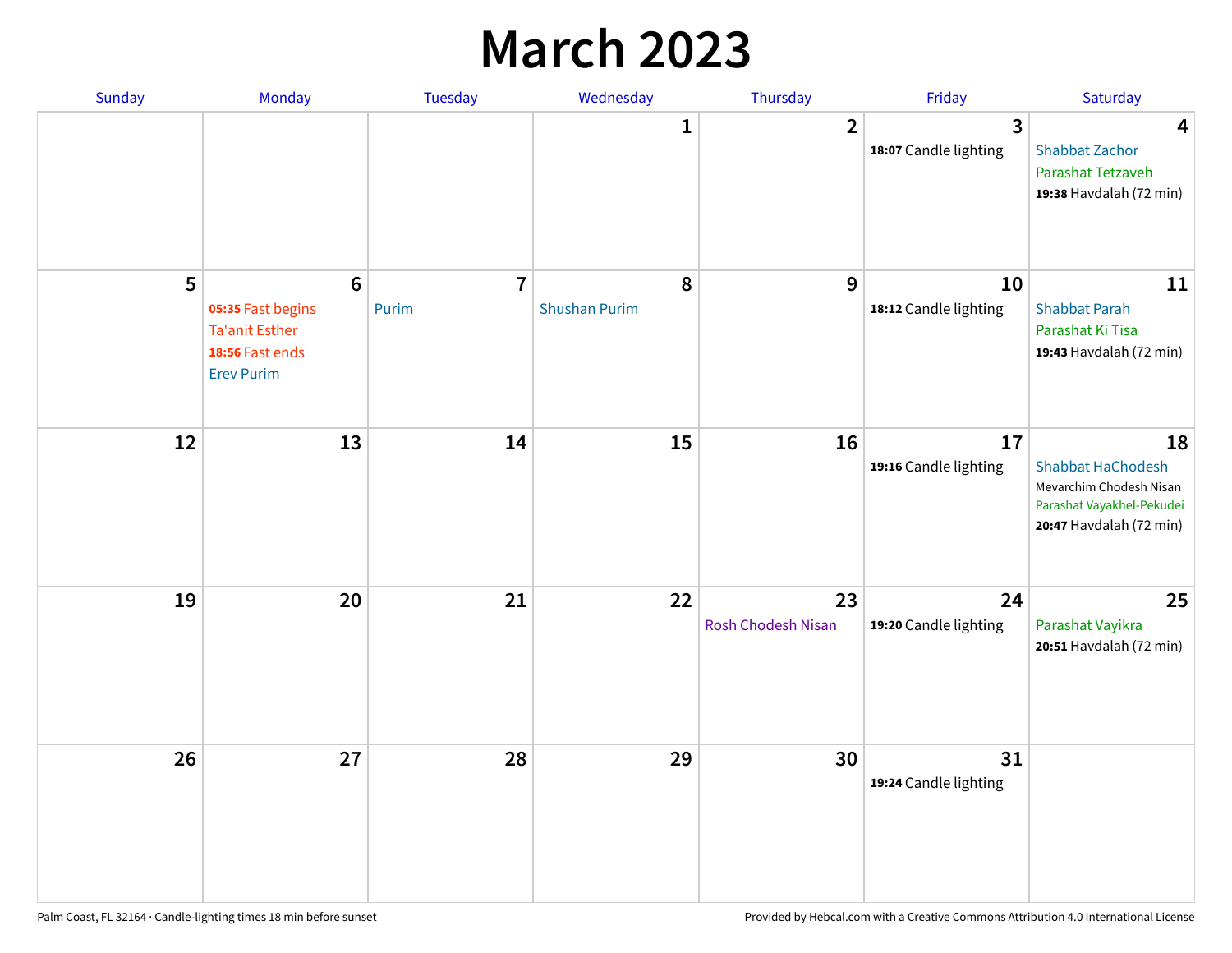# **April 2023**

| Sunday           | <b>Monday</b>   | <b>Tuesday</b>                            | Wednesday                                                                                   | Thursday                                      | Friday                                            | Saturday                                                                                       |
|------------------|-----------------|-------------------------------------------|---------------------------------------------------------------------------------------------|-----------------------------------------------|---------------------------------------------------|------------------------------------------------------------------------------------------------|
|                  |                 |                                           |                                                                                             |                                               |                                                   | 1<br><b>Shabbat HaGadol</b><br>Yom HaAliyah<br><b>Parashat Tzav</b><br>20:55 Havdalah (72 min) |
| $\overline{2}$   | 3               | $\overline{\mathbf{4}}$                   | 5                                                                                           | $6\phantom{1}6$                               | $\overline{7}$                                    | 8                                                                                              |
|                  |                 |                                           | 05:58 Fast begins<br><b>Ta'anit Bechorot</b><br><b>Erev Pesach</b><br>19:27 Candle lighting | <b>Pesach I</b><br>20:58 Candle lighting      | <b>Pesach II</b><br>19:28 Candle lighting         | Pesach III (CH"M)<br>20:59 Havdalah (72 min)                                                   |
| 9                | 10              | 11                                        | 12                                                                                          | 13                                            | 14                                                | 15                                                                                             |
| Pesach IV (CH"M) | Pesach V (CH"M) | Pesach VI (CH"M)<br>19:31 Candle lighting | <b>Pesach VII</b><br>21:02 Candle lighting                                                  | <b>Pesach VIII</b><br>21:02 Havdalah (72 min) | 19:32 Candle lighting                             | Mevarchim Chodesh Iyyar<br>Parashat Shmini<br>21:04 Havdalah (72 min)                          |
| 16               | 17              | 18<br>Yom HaShoah                         | 19                                                                                          | 20                                            | 21<br>Rosh Chodesh Iyyar<br>19:37 Candle lighting | 22<br>Rosh Chodesh Iyyar<br>Parashat Tazria-Metzora<br>21:08 Havdalah (72 min)                 |
| 23               | 24              | 25<br>Yom HaZikaron                       | 26<br>Yom HaAtzma'ut                                                                        | 27                                            | 28<br>19:41 Candle lighting                       | 29<br>Parashat Achrei Mot-Kedoshim<br>21:12 Havdalah (72 min)                                  |
| 30               |                 |                                           |                                                                                             |                                               |                                                   |                                                                                                |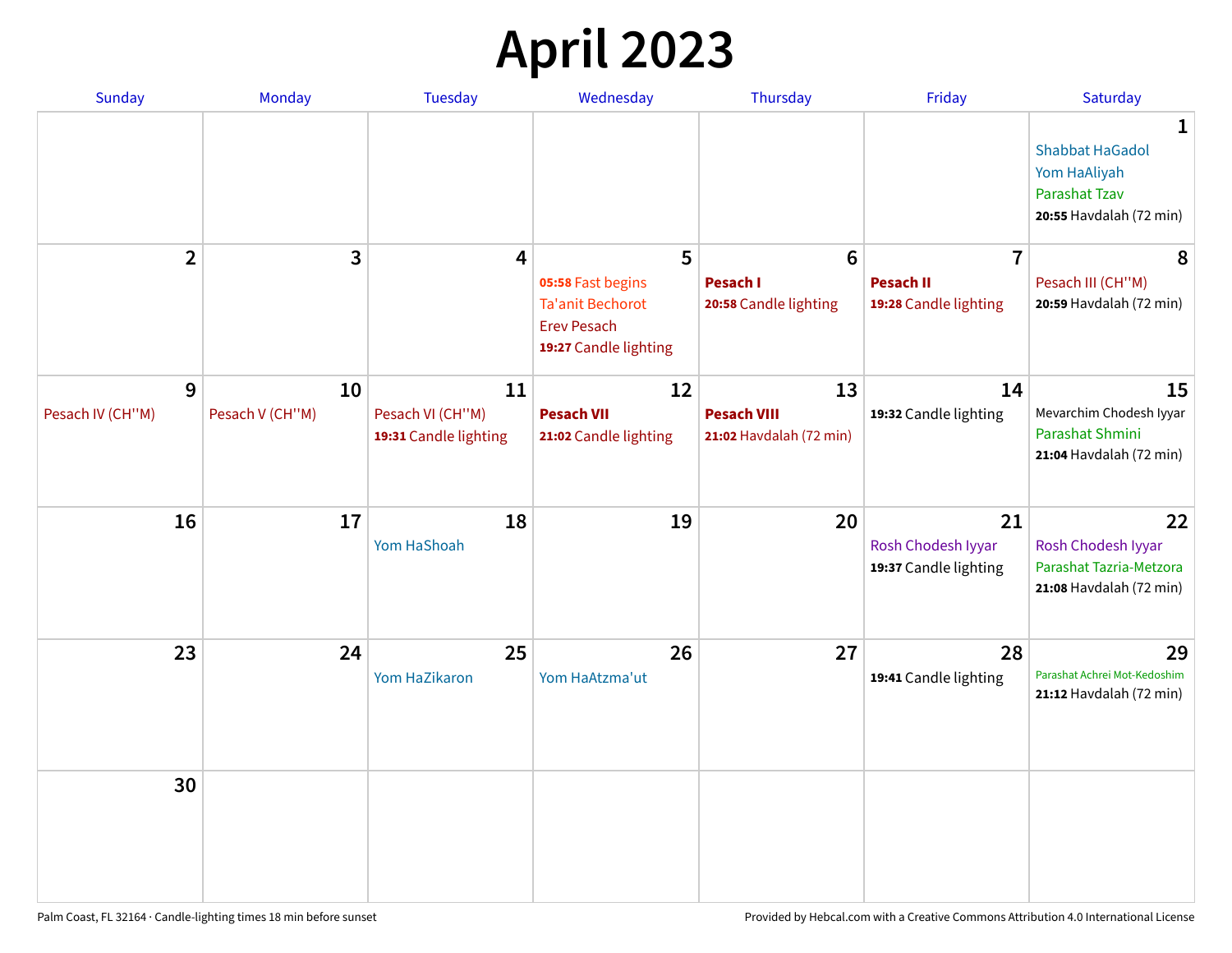#### **May 2023**

| Sunday                   | Monday      | Tuesday         | Wednesday | Thursday                                           | Friday                                          | Saturday                                                                      |
|--------------------------|-------------|-----------------|-----------|----------------------------------------------------|-------------------------------------------------|-------------------------------------------------------------------------------|
|                          | $\mathbf 1$ | $\mathbf{2}$    | 3         | $\overline{\mathbf{4}}$                            | 5<br>Pesach Sheni<br>19:45 Candle lighting      | $6\phantom{1}6$<br><b>Parashat Emor</b><br>21:17 Havdalah (72 min)            |
| $\overline{7}$           | 8           | 9<br>Lag BaOmer | 10        | 11                                                 | 12<br>19:50 Candle lighting                     | 13<br>Parashat Behar-Bechukotai<br>21:21 Havdalah (72 min)                    |
| 14                       | 15          | 16              | 17        | 18                                                 | 19<br>Yom Yerushalayim<br>19:54 Candle lighting | 20<br>Mevarchim Chodesh Sivan<br>Parashat Bamidbar<br>21:25 Havdalah (72 min) |
| 21<br>Rosh Chodesh Sivan | 22          | 23              | 24        | 25<br><b>Erev Shavuot</b><br>19:58 Candle lighting | 26<br><b>Shavuot I</b><br>19:58 Candle lighting | 27<br><b>Shavuot II</b><br>21:29 Havdalah (72 min)                            |
| 28                       | 29          | 30              | 31        |                                                    |                                                 |                                                                               |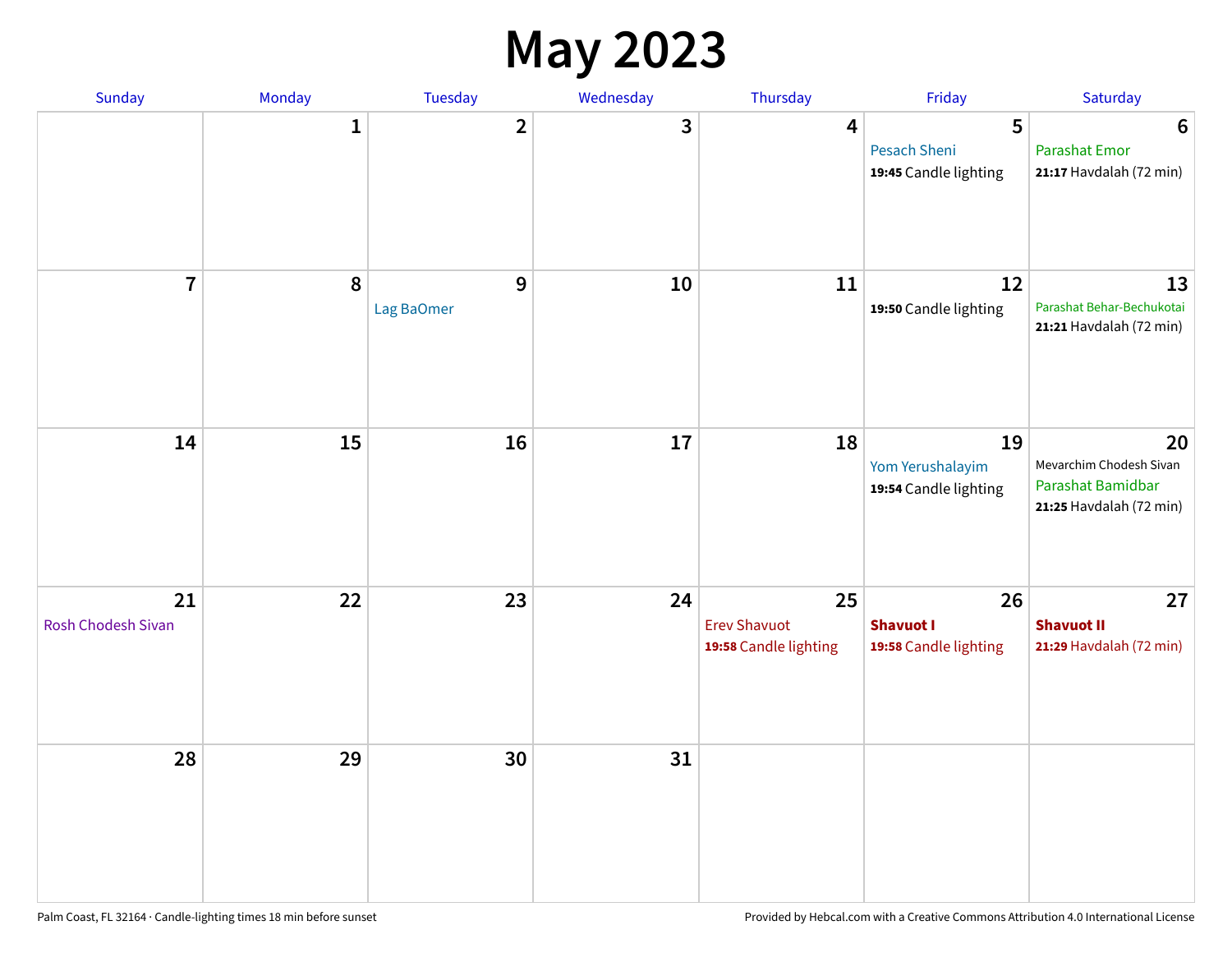#### **June 2023**

| Sunday | Monday                   | Tuesday                         | Wednesday               | Thursday | Friday                                  | Saturday                                                                     |
|--------|--------------------------|---------------------------------|-------------------------|----------|-----------------------------------------|------------------------------------------------------------------------------|
|        |                          |                                 |                         | 1        | $\overline{2}$<br>20:02 Candle lighting | 3<br><b>Parashat Nasso</b><br>21:33 Havdalah (72 min)                        |
| 4      | 5                        | $6\phantom{1}6$                 | $\overline{\mathbf{7}}$ | 8        | 9<br>20:05 Candle lighting              | 10<br>Parashat Beha'alotcha<br>21:36 Havdalah (72 min)                       |
| $11\,$ | 12                       | 13                              | 14                      | 15       | 16<br>20:08 Candle lighting             | 17<br>Mevarchim Chodesh Tamuz<br>Parashat Sh'lach<br>21:39 Havdalah (72 min) |
| 18     | 19<br>Rosh Chodesh Tamuz | 20<br><b>Rosh Chodesh Tamuz</b> | 21                      | 22       | 23<br>20:10 Candle lighting             | 24<br><b>Parashat Korach</b><br>21:40 Havdalah (72 min)                      |
| 25     | 26                       | 27                              | 28                      | 29       | 30<br>20:10 Candle lighting             |                                                                              |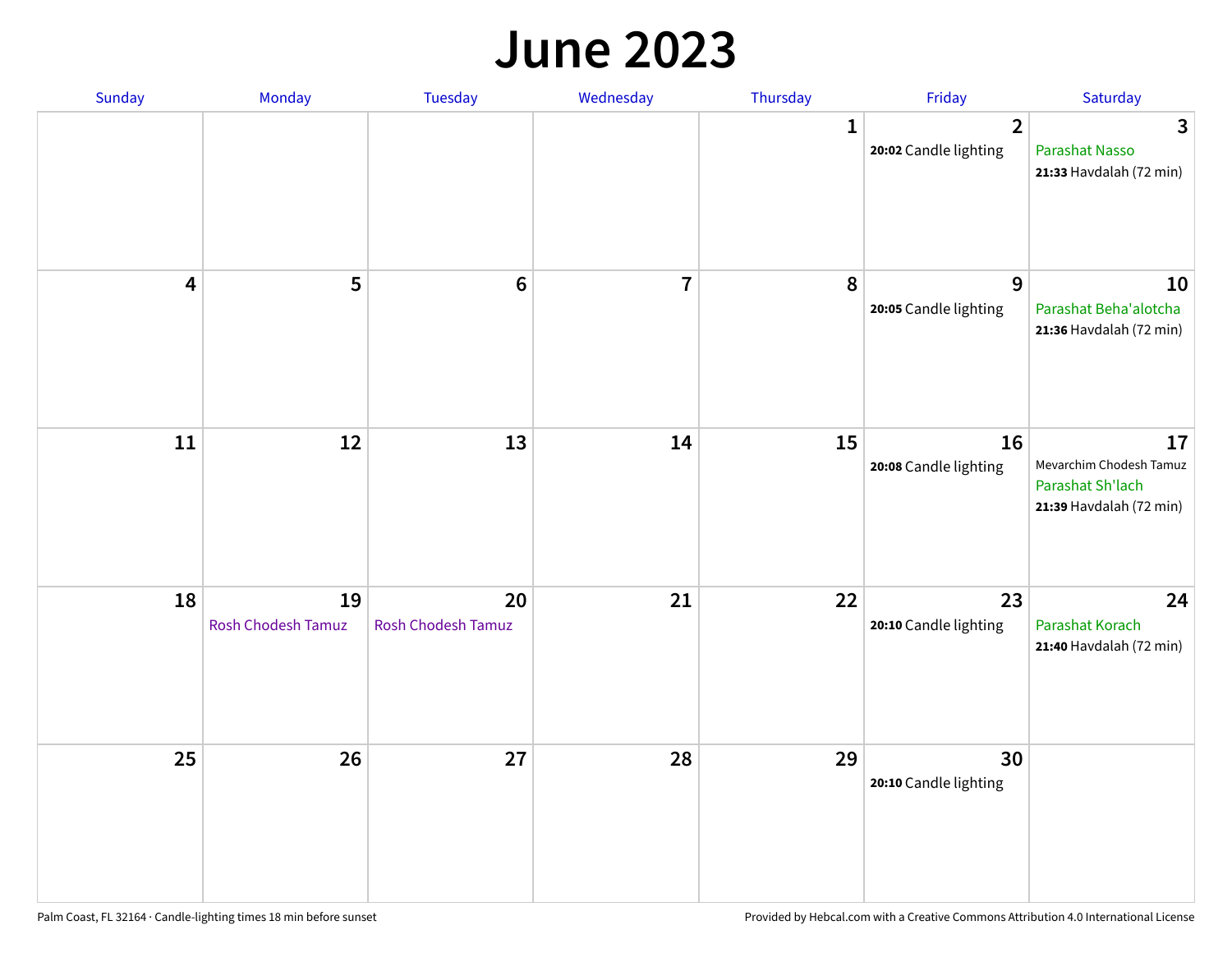# **July 2023**

| Sunday         | Monday | <b>Tuesday</b> | Wednesday                                   | Thursday                                                                      | Friday                                  | Saturday                                                                          |
|----------------|--------|----------------|---------------------------------------------|-------------------------------------------------------------------------------|-----------------------------------------|-----------------------------------------------------------------------------------|
|                |        |                |                                             |                                                                               |                                         | 1<br>Parashat Chukat-Balak<br>21:41 Havdalah (72 min)                             |
| $\overline{2}$ | 3      | 4              | 5                                           | $6\phantom{1}6$<br>05:07 Fast begins<br><b>Tzom Tammuz</b><br>21:01 Fast ends | $\overline{7}$<br>20:10 Candle lighting | 8<br><b>Parashat Pinchas</b><br>21:40 Havdalah (72 min)                           |
| 9              | 10     | 11             | 12                                          | 13                                                                            | 14<br>20:08 Candle lighting             | 15<br>Mevarchim Chodesh Av<br>Parashat Matot-Masei<br>21:38 Havdalah (72 min)     |
| 16             | 17     | 18             | 19<br><b>Rosh Chodesh Av</b>                | 20                                                                            | 21<br>20:05 Candle lighting             | 22<br><b>Shabbat Chazon</b><br><b>Parashat Devarim</b><br>21:35 Havdalah (72 min) |
| 23             | 24     | 25             | 26<br>20:21 Fast begins<br>Erev Tish'a B'Av | 27<br>Tish'a B'Av<br>20:52 Fast ends                                          | 28<br>20:02 Candle lighting             | 29<br><b>Shabbat Nachamu</b><br>Parashat Vaetchanan<br>21:31 Havdalah (72 min)    |
| 30             | 31     |                |                                             |                                                                               |                                         |                                                                                   |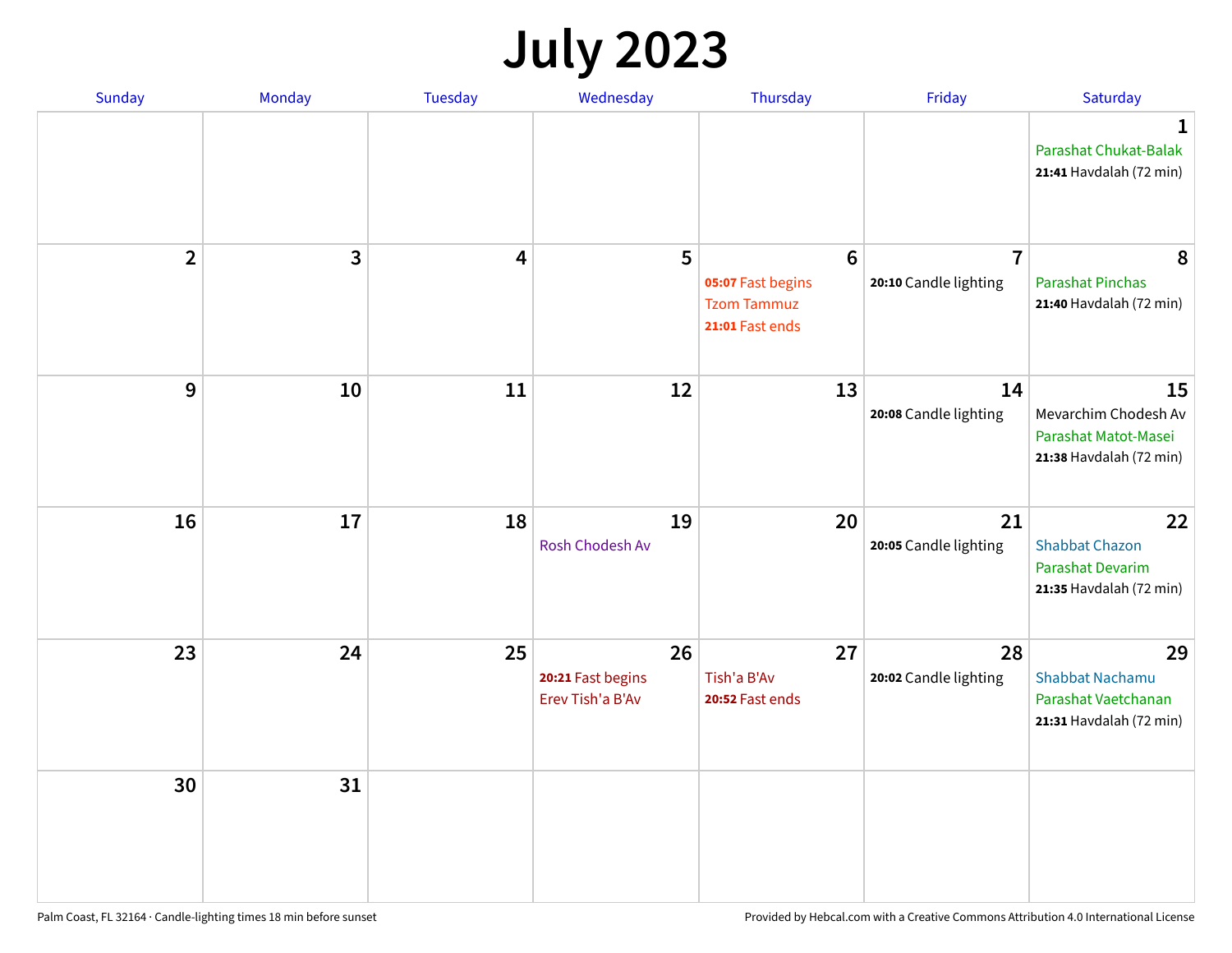# **August 2023**

| Sunday         | Monday         | Tuesday      | Wednesday                          | Thursday                | Friday                                                                            | Saturday                                                                  |
|----------------|----------------|--------------|------------------------------------|-------------------------|-----------------------------------------------------------------------------------|---------------------------------------------------------------------------|
|                |                | $\mathbf{1}$ | $\overline{\mathbf{2}}$<br>Tu B'Av | 3                       | 4<br>19:57 Candle lighting                                                        | 5<br><b>Parashat Eikev</b><br>21:26 Havdalah (72 min)                     |
| $6\phantom{1}$ | $\overline{7}$ | 8            | 9                                  | 10                      | 11<br>19:51 Candle lighting                                                       | 12<br>Mevarchim Chodesh Elul<br>Parashat Re'eh<br>21:20 Havdalah (72 min) |
| 13             | 14             | 15           | 16                                 | 17<br>Rosh Chodesh Elul | 18<br>Rosh Hashana LaBehemot<br><b>Rosh Chodesh Elul</b><br>19:44 Candle lighting | 19<br><b>Parashat Shoftim</b><br>21:13 Havdalah (72 min)                  |
| 20             | 21             | 22           | 23                                 | 24                      | 25<br>19:37 Candle lighting                                                       | 26<br>Parashat Ki Teitzei<br>21:06 Havdalah (72 min)                      |
| 27             | 28             | 29           | 30                                 | 31                      |                                                                                   |                                                                           |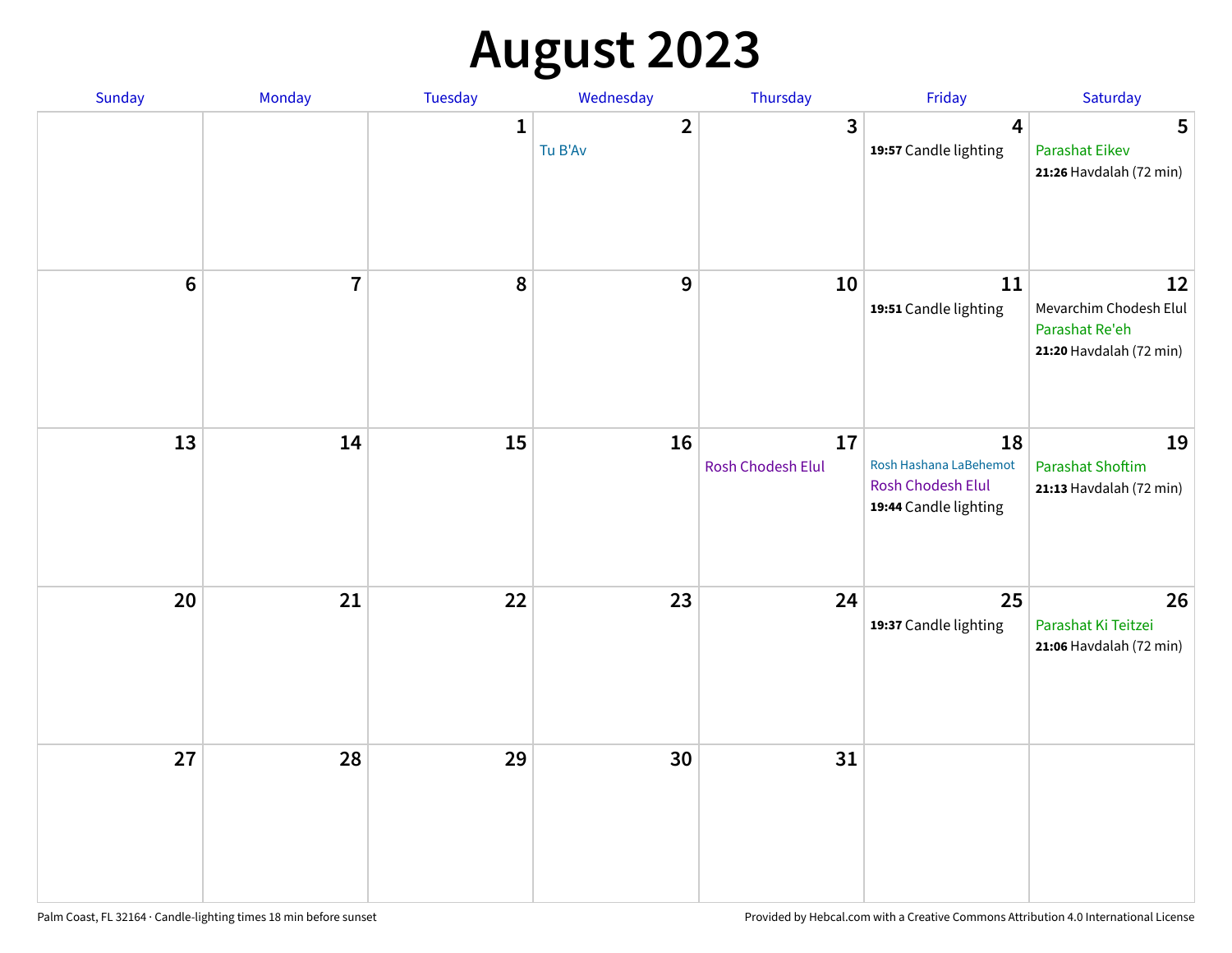# **September 2023**

| Sunday                                                  | Monday                                                             | <b>Tuesday</b> | Wednesday       | Thursday       | Friday                                            | Saturday                                                                     |
|---------------------------------------------------------|--------------------------------------------------------------------|----------------|-----------------|----------------|---------------------------------------------------|------------------------------------------------------------------------------|
|                                                         |                                                                    |                |                 |                | 1<br>19:29 Candle lighting                        | $\overline{2}$<br>Parashat Ki Tavo<br>20:58 Havdalah (72 min)                |
| 3                                                       | $\overline{\mathbf{4}}$                                            | 5              | $6\phantom{1}6$ | $\overline{7}$ | 8<br>19:20 Candle lighting                        | 9<br>Leil Selichot<br>Parashat Nitzavim-Vayeilech<br>20:50 Havdalah (72 min) |
| 10                                                      | 11                                                                 | 12             | 13              | 14             | 15<br>Erev Rosh Hashana<br>19:12 Candle lighting  | 16<br>Rosh Hashana 5784<br>20:41 Candle lighting                             |
| 17<br><b>Rosh Hashana II</b><br>20:40 Havdalah (72 min) | 18<br>06:00 Fast begins<br><b>Tzom Gedaliah</b><br>19:55 Fast ends | 19             | 20              | 21             | 22<br>19:03 Candle lighting                       | 23<br><b>Shabbat Shuva</b><br>Parashat Ha'Azinu<br>20:32 Havdalah (72 min)   |
| 24<br><b>Erev Yom Kippur</b><br>19:01 Candle lighting   | 25<br><b>Yom Kippur</b><br>20:30 Havdalah (72 min)                 | 26             | 27              | 28             | 29<br><b>Erev Sukkot</b><br>18:55 Candle lighting | 30<br>Sukkot I<br>20:24 Candle lighting                                      |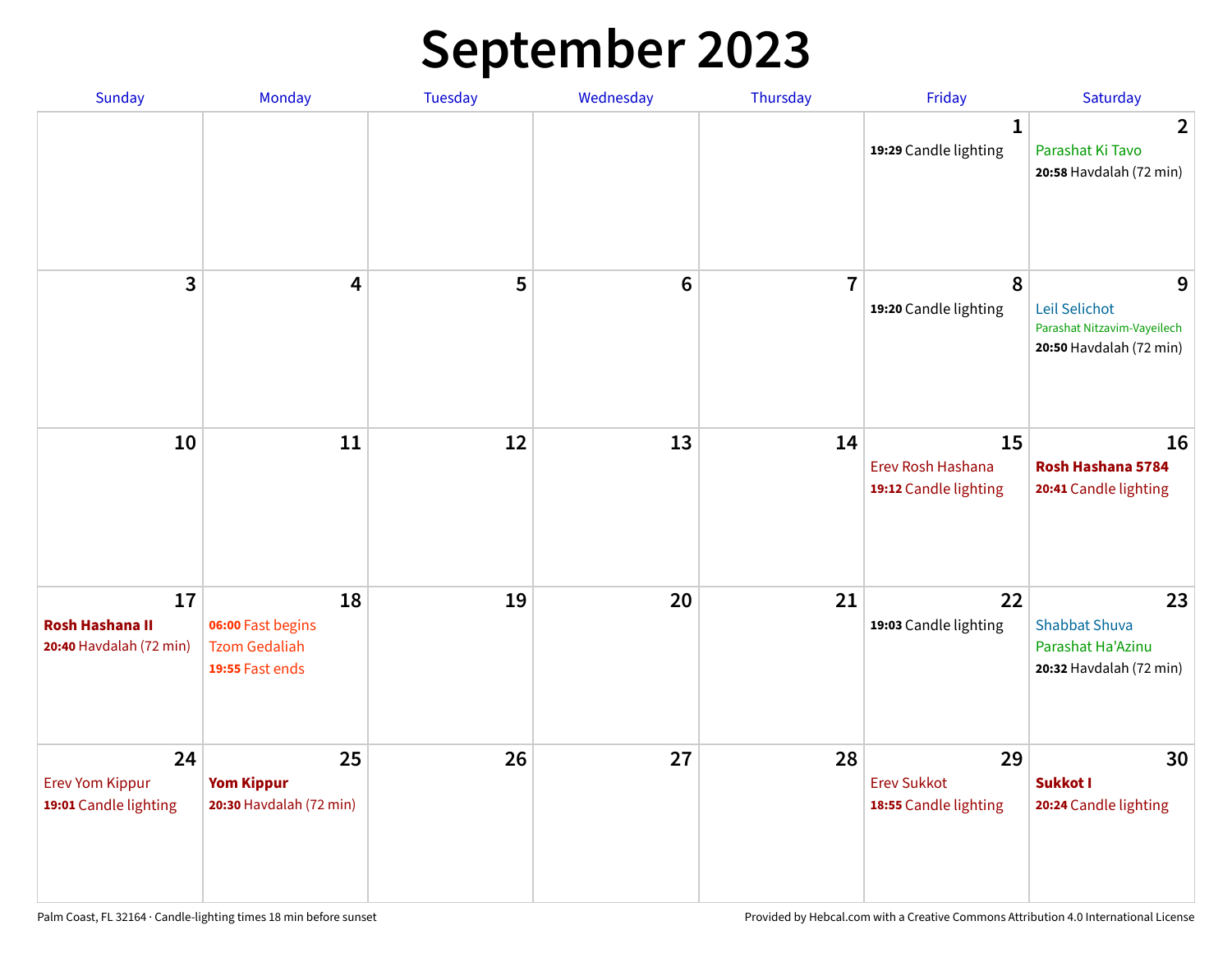## **October 2023**

| Sunday                                               | Monday                              | Tuesday               | Wednesday            | Thursday              | Friday                                                  | Saturday                                                                                |
|------------------------------------------------------|-------------------------------------|-----------------------|----------------------|-----------------------|---------------------------------------------------------|-----------------------------------------------------------------------------------------|
| 1<br><b>Sukkot II</b><br>20:23 Havdalah (72 min)     | $\overline{2}$<br>Sukkot III (CH"M) | 3<br>Sukkot IV (CH"M) | 4<br>Sukkot V (CH"M) | 5<br>Sukkot VI (CH"M) | 6<br>Sukkot VII (Hoshana Raba)<br>18:46 Candle lighting | 7<br><b>Shmini Atzeret</b><br>20:16 Candle lighting                                     |
| 8<br><b>Simchat Torah</b><br>20:14 Havdalah (72 min) | 9                                   | 10                    | 11                   | 12                    | 13<br>18:38 Candle lighting                             | 14<br>Mevarchim Chodesh Cheshvan<br><b>Parashat Bereshit</b><br>20:08 Havdalah (72 min) |
| 15<br>Rosh Chodesh Cheshvan                          | 16<br>Rosh Chodesh Cheshvan         | 17                    | 18                   | 19                    | 20<br>18:31 Candle lighting                             | 21<br><b>Parashat Noach</b><br>20:00 Havdalah (72 min)                                  |
| 22<br>Yom HaAliyah School Observance                 | 23                                  | 24                    | 25                   | 26                    | 27<br>18:24 Candle lighting                             | 28<br>Parashat Lech-Lecha<br>19:54 Havdalah (72 min)                                    |
| 29                                                   | 30                                  | 31                    |                      |                       |                                                         |                                                                                         |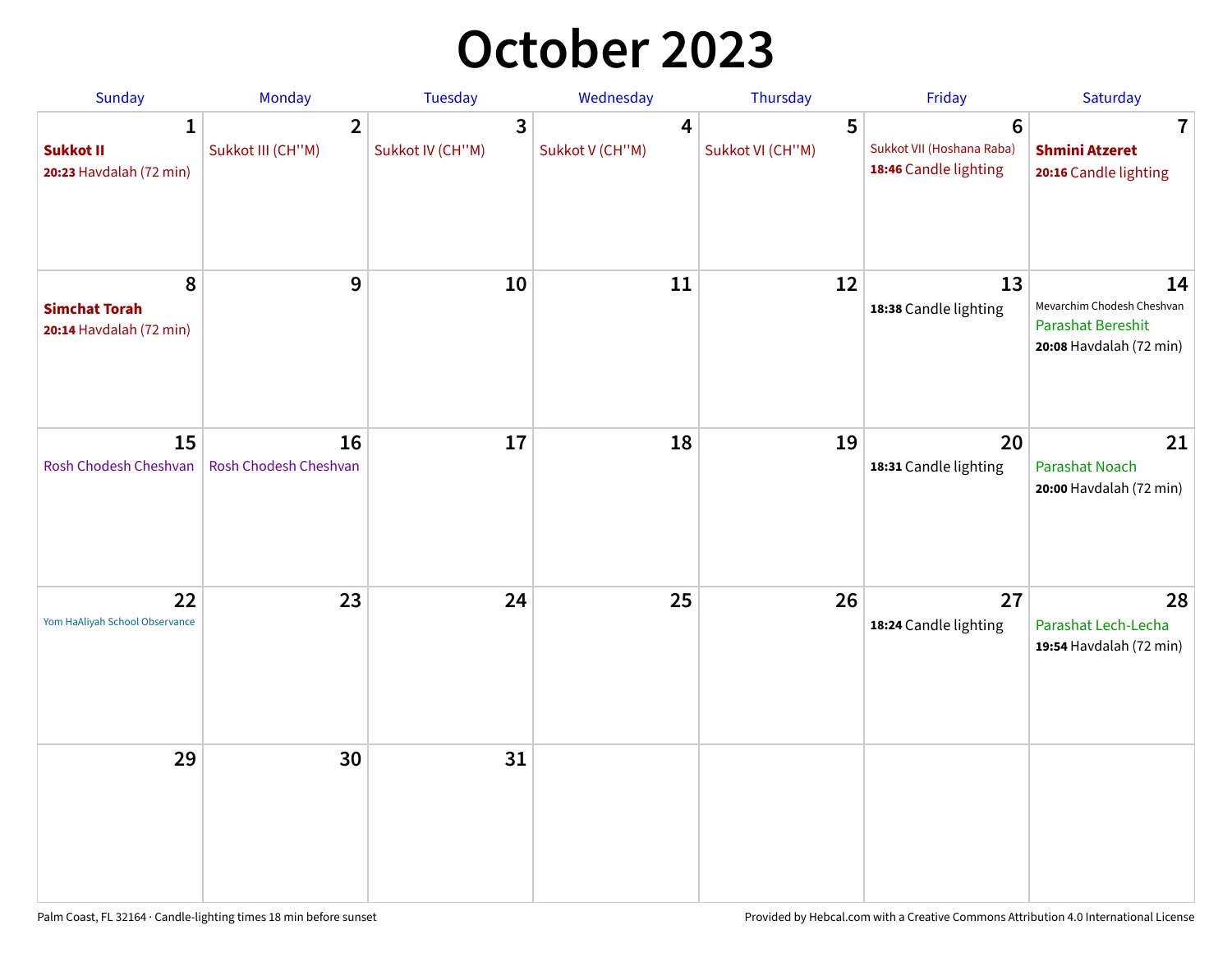#### **November 2023**

| Sunday | Monday     | Tuesday                   | Wednesday | Thursday                | Friday                      | Saturday                                                                          |
|--------|------------|---------------------------|-----------|-------------------------|-----------------------------|-----------------------------------------------------------------------------------|
|        |            |                           | 1         | $\overline{\mathbf{2}}$ | 3<br>18:19 Candle lighting  | $\overline{\mathbf{4}}$<br>Parashat Vayera<br>19:48 Havdalah (72 min)             |
| 5      | $\bf 6$    | $\overline{7}$            | ${\bf 8}$ | $\boldsymbol{9}$        | 10<br>17:14 Candle lighting | 11<br>Mevarchim Chodesh Kislev<br>Parashat Chayei Sara<br>18:44 Havdalah (72 min) |
| 12     | 13<br>Sigd | 14<br>Rosh Chodesh Kislev | 15        | 16                      | 17<br>17:10 Candle lighting | 18<br>Parashat Toldot<br>18:40 Havdalah (72 min)                                  |
| 19     | 20         | 21                        | 22        | 23                      | 24<br>17:08 Candle lighting | 25<br>Parashat Vayetzei<br>18:38 Havdalah (72 min)                                |
| 26     | 27         | 28                        | 29        | 30                      |                             |                                                                                   |